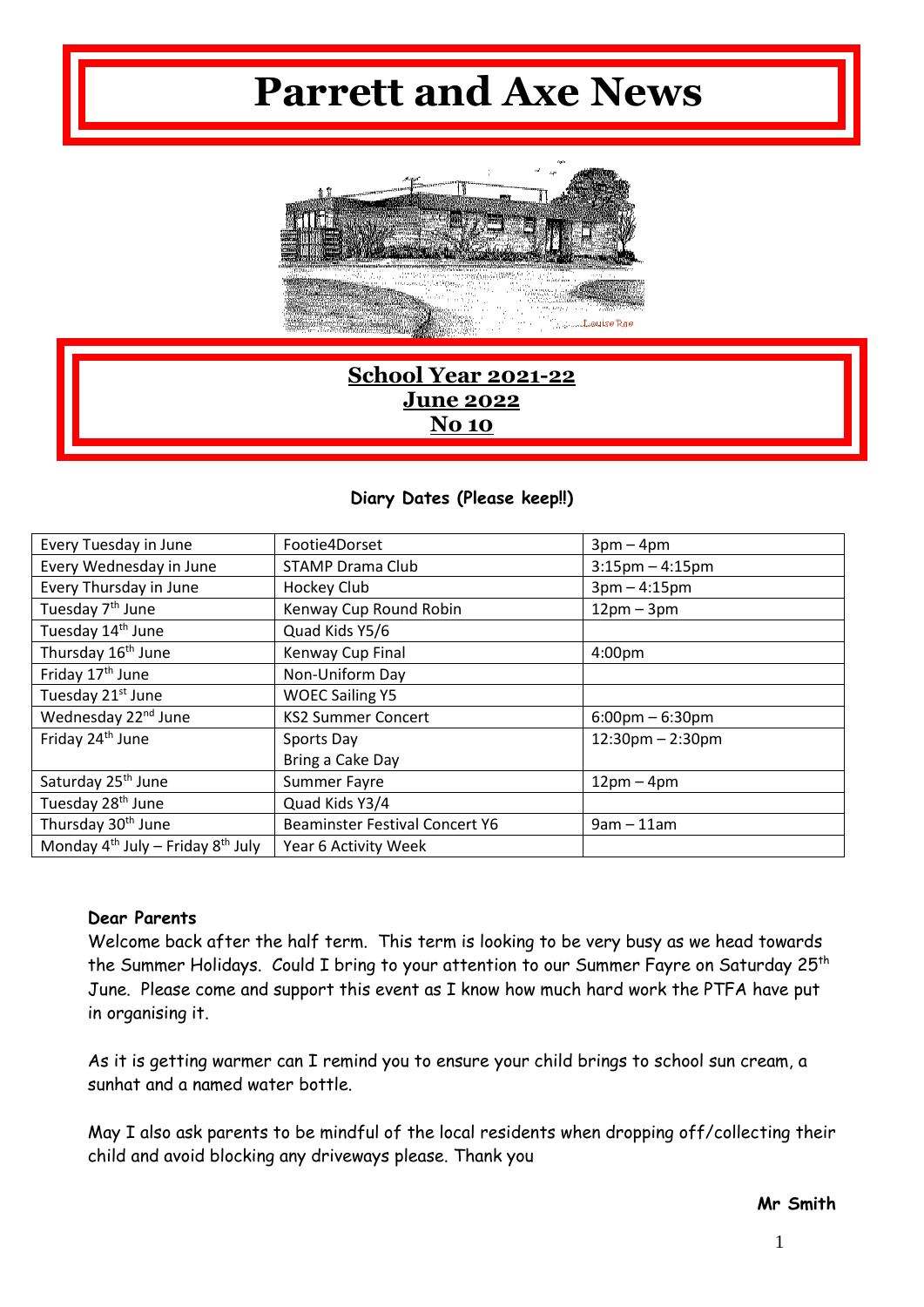# **PTFA**

School Lottery:

If you haven't signed up yet have a look at the link. You have a chance to win every week with a guaranteed winner from our lottery group plus a chance to win the national prize of £25,000 for £1 a week. A percentage goes to the school for every ticket bought. <https://www.yourschoollottery.co.uk/lottery/school/Parrett-And-Axe-Primary>

### **Summer Fayre**

The Summer Fayre is being held on Saturday  $25<sup>th</sup>$  June 12pm - 4pm. We are still asking for helpers on the day of the fayre and would be very grateful if anyone would happily help even if it's just for half an hour. A rota is now up on the office door in school. If anyone has any spare bunting that they can donate or allow us to borrow that would be fantastic.

#### **Non-Uniform and Bring a Cake Day**

There will be a non-uniform day on Friday  $17<sup>th</sup>$  June in return for voluntary donations of the following items: KS1 – chocolate or sweets, KS2 - tombola items.

Then on Friday 24th June we will be having a bring a cake day where every child who donates a cake for the summer fayre will receive points for their house. Remember the race for the champion house is very close so your cake donation may win it for your house.

## **Headteachers POWer Project**

I have created a special Headteacher's Power Project for this half term. All the information you need is on the homework sheet attached. I will be giving out house points galore and taking photographs of the best ones to put on my page of the website. You must complete one of the tasks by  $8^{th}$  July. Remember the race for the champion house is very close, your homework might win it for your house.

#### **Sport**

On Tuesday 7th June our amazing football team took part in the Kenway Cup round robin at Greenford School where they came joint first with St Catherine's School, Bridport. We are looking forward to the final on 16<sup>th</sup> June to be played at Beaminster on the 3G pitch. Good luck to our team.

On Tuesday 14th June our Year 5 & 6 athletes will take part in the Quad Kids event at Sir John Colfox where they will be competing in the 75m Sprint, Standing Long Jump, Vortex Howler Throw, 600m Run and 8 x 50m Relay. Quad kids for years 3 & 4 are taking place on Tuesday 28th June again at Sir John Colfox where, I am sure, they will compete brilliantly.

On Tuesday 21<sup>st</sup> June I will be taking our Year 5's siling at Weymouth where they will experience sailing in fun boats and learning climbing skills.

Don't forget Sports Day on Friday 24<sup>th</sup> June between 12:30pm and 2:30pm where all our children will be competing in their teams. It is a wonderful afternoon where they embody all of the Olympic values.

So many sporting events to look forward to as always, and I would like to thank you all for your help and support at these events.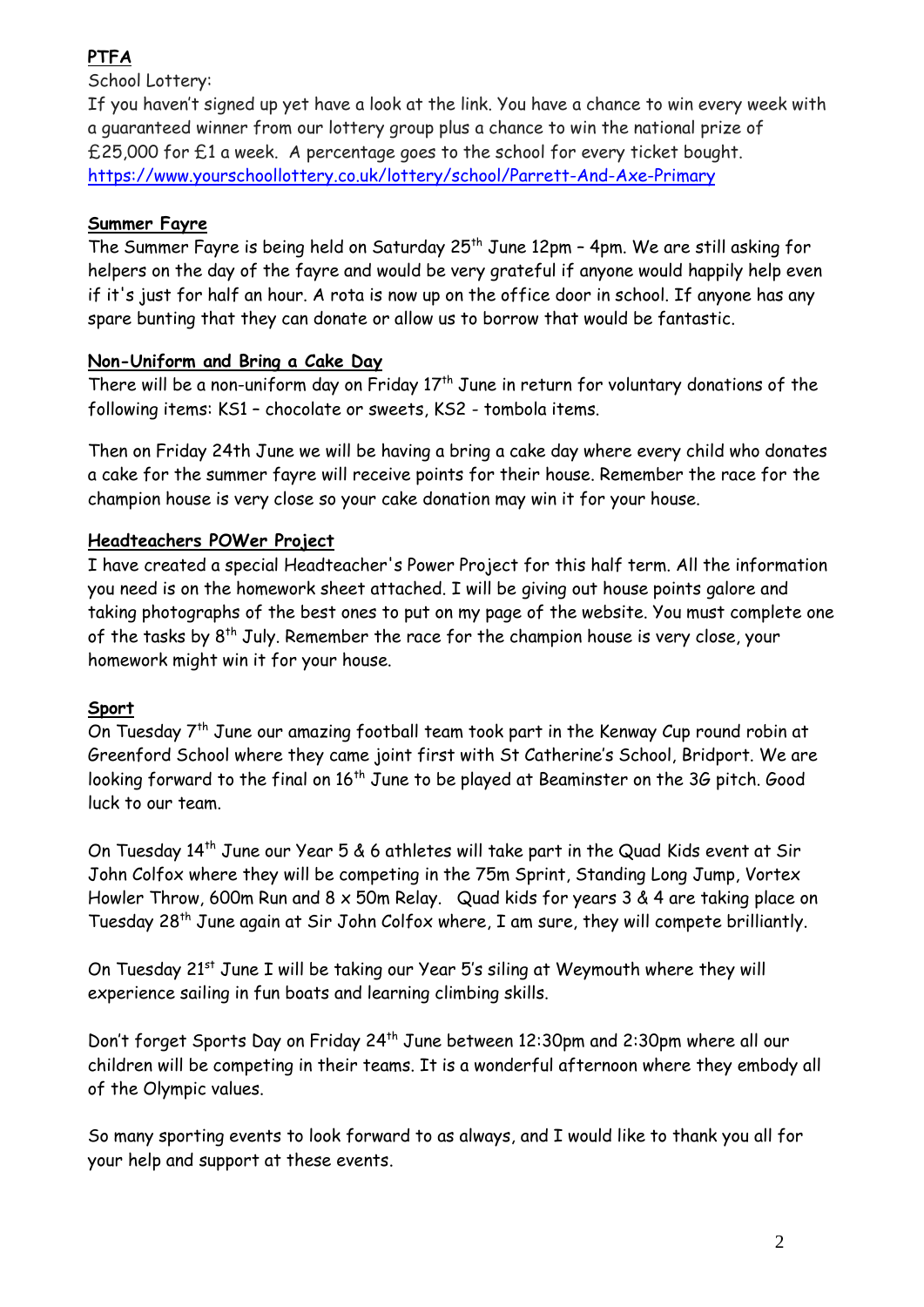#### **Hot School Meals**

Local Food Links are our hot school meal provider. To find out about the meals they provide, please visit<https://www.localfoodlinks.org.uk/>The ordering system can be found at [https://www.myschoolmeals.co.uk](https://www.myschoolmeals.co.uk/) If you haven't received an activation code letter, please ask the school office for a code which is required when you use the system for the first time. Meals can be ordered, changed or cancelled 7 days in advance.

All Corfe and Chesil Key Stage 1 children are entitled to free school meals under the Government Universal Infant Free School Meals Scheme. Meals for Key Stage 2 children are very reasonable at £2.40 each.

Please log in to your LFL account and check that meals have been ordered and that you have noted the days where you need to send a packed lunch for your child. If you have any problems ordering meals during the holidays, please contact Local Food Links they will have staff that can help you.